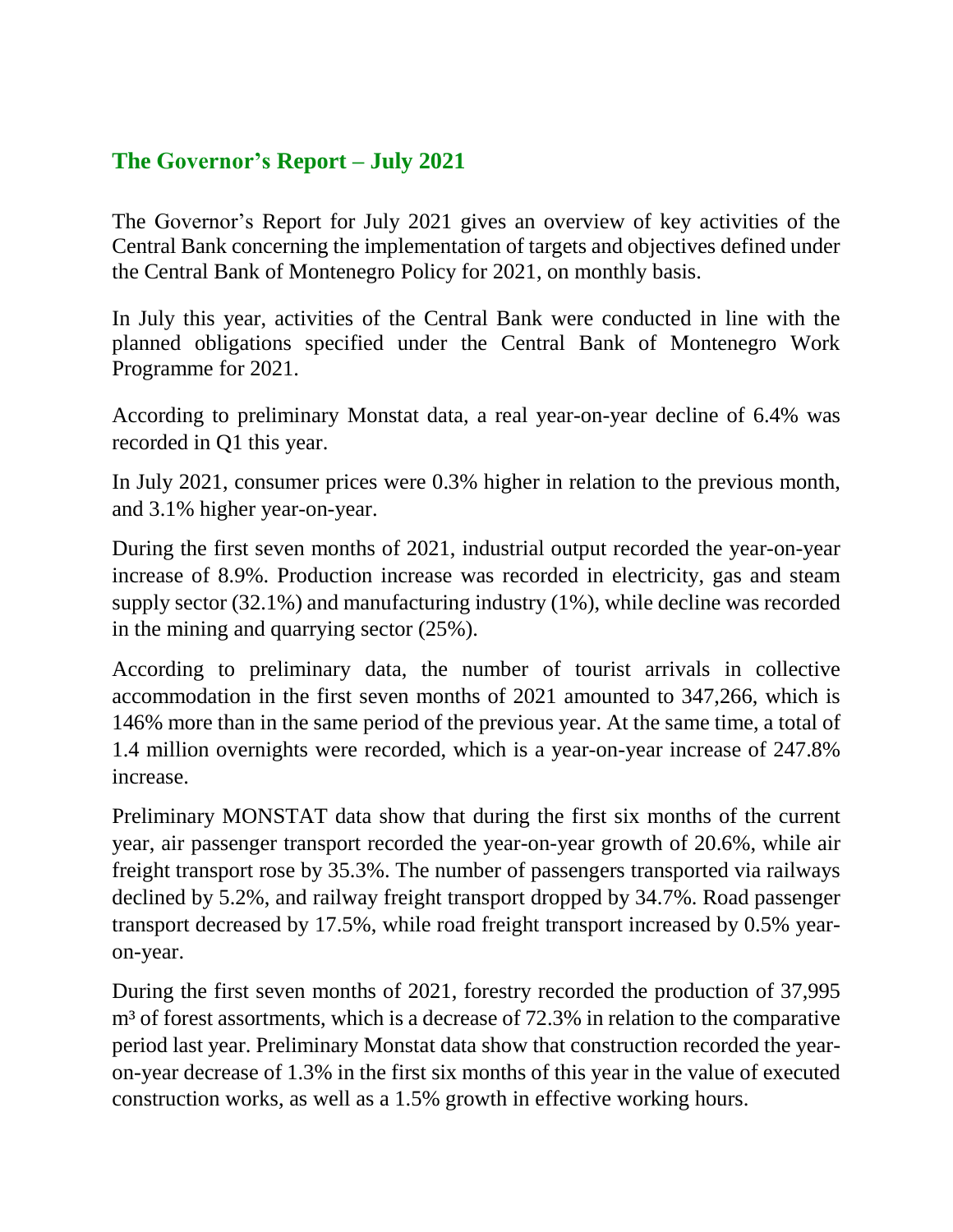In June 2021, the average number of employed persons amounted to 149,371, which is the month-on-month decrease of 1.2% and the year-on-year decline of 16.2%. The number of unemployed people amounted to 54,697, which represents a 1.8% decrease in relation to the previous month and an increase of 29.1% compared to July 2020.

As at 31 July 2021, of 51,629 economic entities registered as active in the Central Registry of Business Entities and having active accounts in the Central Registry of Transaction Accounts, a total of 15,311 or 29.7% were blocked. Compared to the previous month, the number of blocked business entities decreased by 0.3%, yet it rose by 2.9% y-o-y. The total amount of debt used as the basis for the account blockage was 802 million euros, showing the monthly increase of 0.04% and the annual increase of 25.8%.

As at 31 July 2021, of the total number of business entities with blocked accounts (15,311) a total of 1,471 blocked funds in the amount of 88.6 million euros or 11.1% of the total amount of blocked funds, while the number of business entities under uninterrupted blockage for over 365 days amounted to 13,840 and the blocked funds amounted to 713.4 million euros or 88.9% of the total amount of blocked funds of business entities.

As at the same date, debt concentration was relatively high, considering that top 10 debtors (0.06% of total recorded debtors) accounted for 23.7% of the total debt being the basis for blocking the accounts. In addition, 50 of blocked business entities (0.3% of total number of blocked business entities) accounted for 45.7% of the total debt used as the basis for the account blockage.

The total assets of banks at end-July 2021 amounted to almost 5 billion euros, which represents an annual growth of 421.4 million euros, or 9.2%. In terms of the structure of balance sheet of banks, total loans accounted for the main share and amounted to 3,415.1 million euros, which is a 3.1% increase in relation to the previous month and a 7.3% increase year-on-year.

In the structure of liabilities, deposits made up the main share of76.6%. In July 2021, deposits in banks amounted to 3,829.9 million euros, rising by 4.2% m-o-m and 16% y-o-y. Total capital of banks amounted to 620.6 million euros at end-July or 1.1% more in relation to the previous month, and 1.1% more in relation to the same period last year.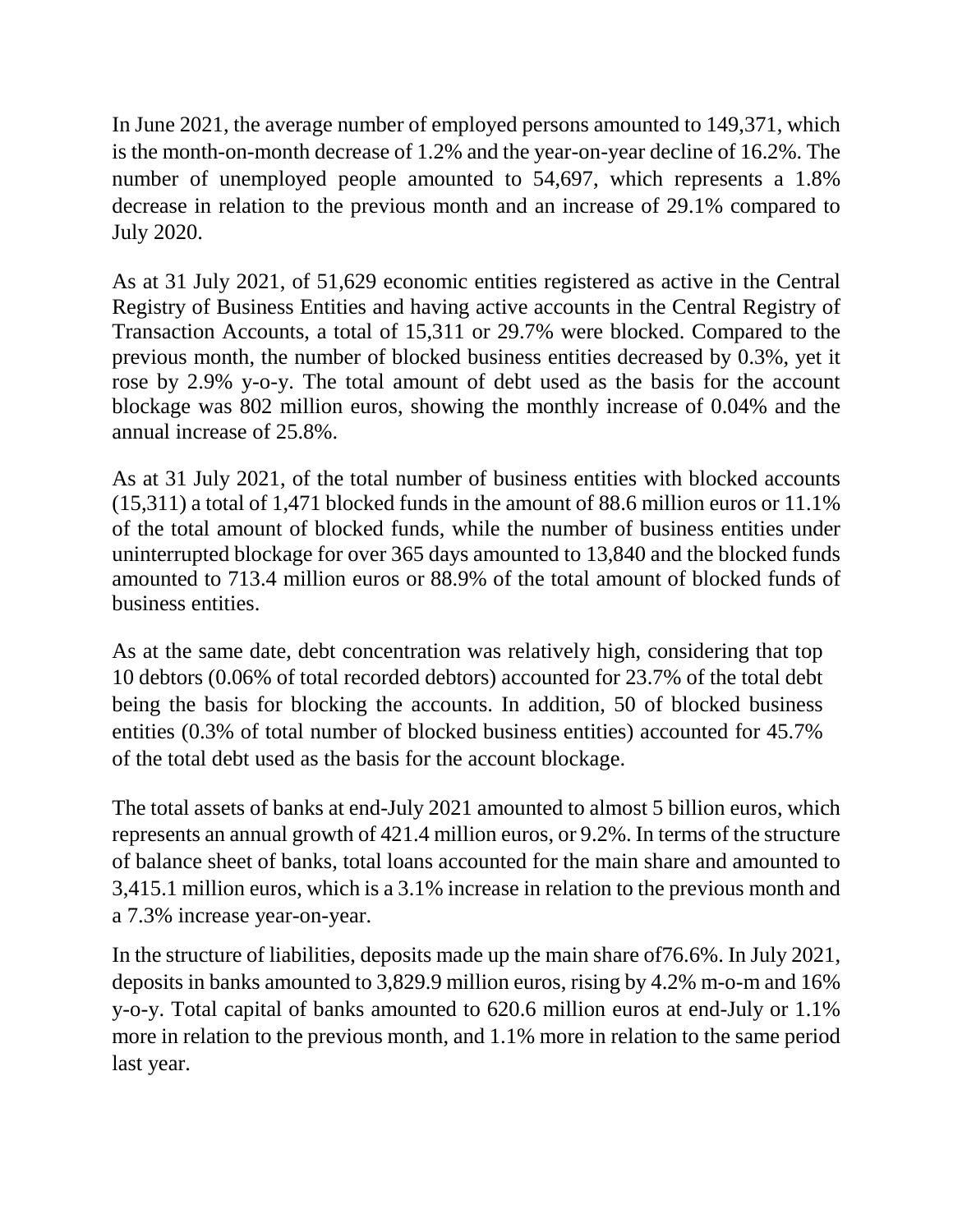Past due loans (without interests and prepayments and accruals) amounted to 168.6 million euros, which is an increase of 1.4% in relation to the previous month, while they recorded a decrease of 18.2% in relation to end-July 2020. At end-July this year, non-performing loans (without interests, and prepayments and accruals) amounted to 186.3 million euros and made up 5.5% of total loans. In relation to the previous month, non-performing loans of banks decreased by 1.4%, but they recorded the year-on-year increase of 14.6%.

The weighted average lending effective interest rate (WALEIR) on total loans approved amounted to 5.75% at end-July 2021, which represents a monthly decrease of 0.03 pp, while in relation to end-July 2020 it recorded a decrease of 0.12 pp. In July 2021, the weighted average lending effective interest rate on new loans was 5.38%, same as in the previous month, and a y-o-y increase of 0.13 pp. The weighted average deposit effective interest rate amounted to 0.36%, recording a monthly decline of 0.01 pp and the year-on-year decline of 0.05 pp.

At end-July 2021, reserve requirement of banks amounted to 193.4 million euros, recording a monthly rise of 4.2 million euros or 2.2% and a year-on-year increase of 14.6 million euros or 8.2%. During July 2021, all banks allocated and maintained reserve requirement within prescribed limits. Of the total allocated reserve requirement, 54.9% was allocated to the reserve requirement account in the country, while 45.1% was allocated to the CBCG`s foreign accounts.

Gross insurance premium amounted to 58.3 million euros in the first seven months of 2021. Non-life insurance premiums accounted for the main share in its structure with 82%, while invoiced life insurance premiums accounted for the remaining 18%.

The realized turnover on the Montenegro Stock Exchange amounted to 33.2 million euros during the reporting seven-month period, realized through 1,050 transactions and being 2.3 times higher in relation to the same period of the previous year. As at 31 July 2021, stock exchange capitalisation amounted to 3,169.1 million euros, recording a monthly increase of 0.4% and annual decrease of 5.2%.

At the same time, the MONEX SE index stood at 10.874,37 index points, recording a monthly decline of 1.7% and the annual increase of 6.9%. The MNSE10 SE index amounted to 744.90 index points, recording a monthly increase of 0.1% and the yearon-year increase of 8%.

According to preliminary data from the Ministry of Finance and Social Welfare, the current revenues amounted to 982 million euros in the first seven months of the current year, and they were insignificantly lower than planned while compared to